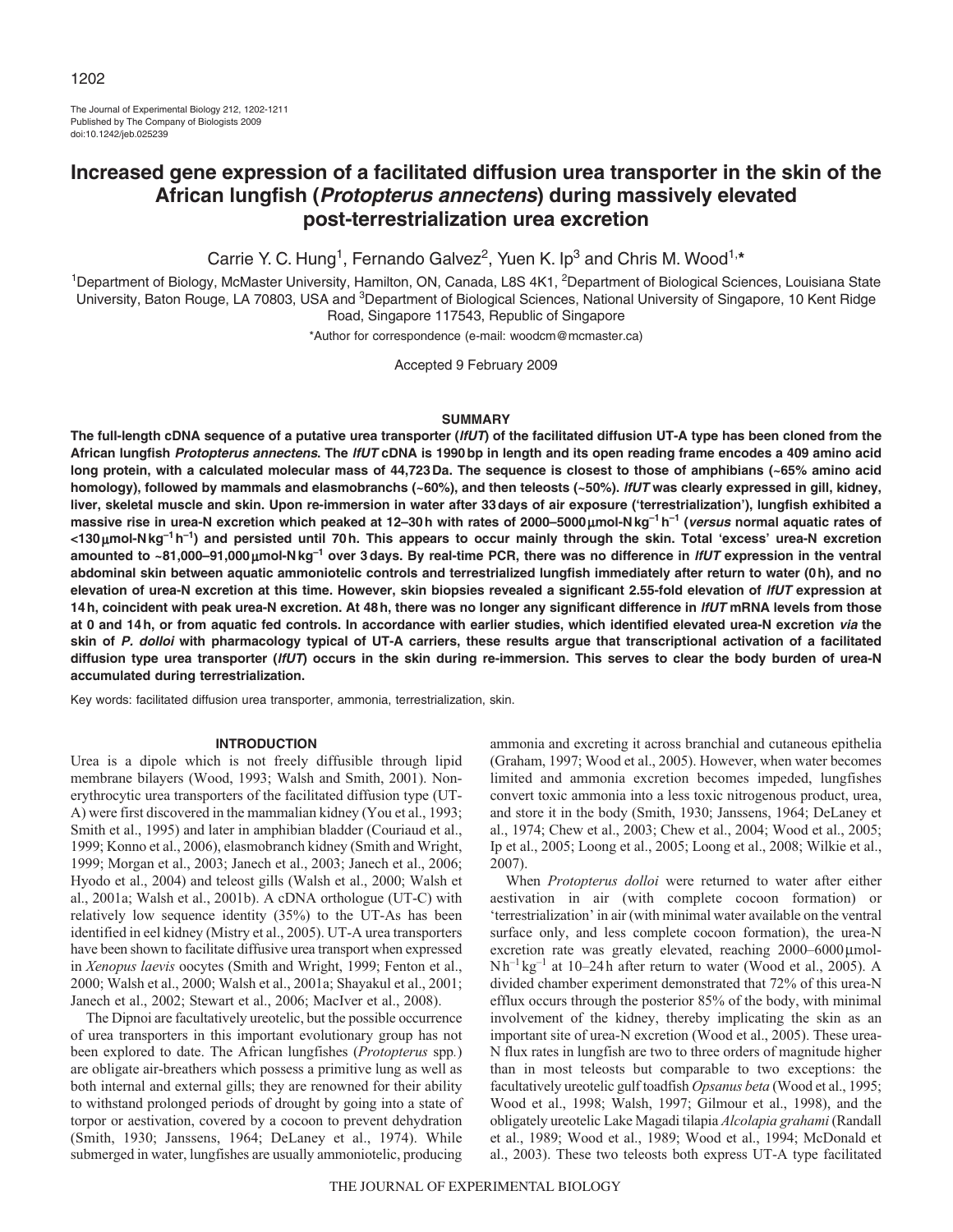urea transporters which are restricted to the gills (Walsh et al., 2000; Walsh et al., 2001a). Notably, during re-immersion after air exposure, urea excretion in *P. dolloi* exhibited the same pattern of pharmacological sensitivity to urea analogues (Wood et al., 2005) as for toadfish and Magadi tilapia, which is the same as reported earlier for UT-A transporters in higher vertebrates (McDonald et al., 2003; Walsh et al., 2001a).

In light of this background, we hypothesized that elevated urea-N excretion in lungfish during the post-terrestrialization period is mediated by a carrier, probably of the UT-A facilitated diffusion type, and that the transporter is expressed in the skin and perhaps other body tissues. Given the proposed evolutionary position of the Dipnoi as the closest living relatives to the tetrapods (Meyer and Dolven, 1992; Cao et al., 1998; Zardoya et al., 1998; Tohyama et al., 2000), we also postulated that such a carrier would show greatest similarity in sequence to the UT-As of amphibians. In higher vertebrates, transcriptional control of UT-A expression occurs only very slowly, in response to dietary N changes, for example (Bagnasco, 2005). In the gulf toadfish, the rapid (1–3h) pulses in urea excretion are not accompanied by changes in UT-A gene expression (Walsh et al., 2000). However, given the relatively slow time course of the massive urea-N surge in the lungfish, peaking at 10–24 h post-terrestrialization (Wood et al., 2005), we also hypothesized that the expression of skin UT-A mRNA would increase in accordance with the pattern of urea-N excretion. We selected *P. annectens* for the present study, rather than the *P. dolloi* earlier studied by Wood and colleagues (Wood et al., 2005), because of the scarcity of the latter. It was therefore first necessary to establish the pattern of urea-N excretion after re-immersion in *P. annectens*.

### **MATERIALS AND METHODS Experimental animals**

West African lungfish, *Protopterus annectens* Owen 1839 (100–200 g), were imported from Africa through a fish farm in Singapore, and air-shipped to McMaster University. These fish were kept individually in plastic aquaria with about 2l of non-aerated dechlorinated water, supplemented with a small amount of commercial sea salts, which helped to prevent fungal infections. This resulted in a water composition of approximately  $Na^+$ 2.0 mmol  $1^{-1}$ , Cl<sup>-</sup> 1.8 mmol  $1^{-1}$ , Ca<sup>2+</sup> 1.2 mmol  $1^{-1}$ , hardness 170 mg  $1^{-1}$ as  $CaCO<sub>3</sub>$  equivalents, and a pH of 7.8. Fish were held under a constant photoperiod (12h:12h L:D) at 27–29°C and were fed once every 2days (3% body mass ration) with frozen bloodworms, and water was changed the day after feeding. The lungfish were kept for more than 1year under these conditions before the present experiments. All experimental and holding procedures followed Canadian Council on Animal Care guidelines and were approved by the McMaster University Animal Care Committee. As far as practical, experimental protocols were designed so as to minimize the need to kill these valuable animals.

There has been confusion in the recent literature about the terminology used to describe the various air exposure and aestivation protocols used by different workers [see discussion by Loong and colleagues (Loong et al., 2008)]. In the experimental series of the present study, some of the lungfish were subjected to an experimental treatment similar to that employed by Wood and colleagues (Wood et al., 2005) and Wilkie and colleagues (Wilkie et al., 2007). This was originally described as 'terrestrialization' by Wood and colleagues (Wood et al., 2005) and the same term is used here; it should not be confused with true 'aestivation' (see Loong et al., 2008). Lungfish were induced to undergo terrestrialization in their aquaria by removing all the water except for 5–10ml of fresh water. Throughout the terrestrialization period, the lungfish were kept under 24h darkness with no feeding. Water (about 1ml) was sprayed every 2days to keep the aquaria moist. It took about 5–7days before a brown cocoon was formed covering the body. Under these conditions, most fish exhibited very little movement, but in a few instances it was clear that fish had shifted position, with occasional slight damage to the cocoon. The total terrestrialization period was 33days. To control for the effects of fasting, one control group was kept under standard aquatic conditions but without feeding for the same length of time, while another aquatic control group was fed every 2days in the regular fashion.

### **Full-length cloning of urea transporter from P. annectens**

One aquatic lungfish was killed for urea transporter cDNA cloning. The lungfish was anaesthetized with 0.5g of MS-222 (Syndel Laboratories, Vancouver, BC, Canada) in 2l of water (neutralized with NaOH), and then killed by a sharp blow to the head followed by decapitation, and immediately gill, kidney and skin were collected and frozen in liquid nitrogen. Total RNA was extracted from these three tissues using Trizol reagent (Invitrogen, Burlington, ON, Canada) according to the manufacturer's instructions and pooled together for cDNA synthesis. First strand cDNA was synthesized using Superscript reverse transcriptase II (Invitrogen, Carlsbad, CA, USA) with an adaptor oligo dT primer (T17AP2: gACTCgAgTCgACATCgAT17).

Based on a partial cDNA sequence of a putative urea transporter, which we had earlier cloned from another lungfish, *P. dolloi* (EU852333) (see Wood et al., 2005), we designed a pair of cloning primers for the *P. annectens* urea transporter (Table1). Polymerase chain reaction (PCR) was carried out in a PTC-200 MJ Research thermocycler with Platinum Taq DNA polymerase (Invitrogen) at 94°C (2min), followed by 35 cycles of 94°C (30s); 56°C (30s); 72°C (45s); and a final extension at 72°C (5min). Electrophoresis on an ethidium bromide-stained 1% agarose gel revealed a single PCR product. This PCR product was excised and extracted using a Qiaquick gel extraction kit (Qiagen Inc., Mississauga, ON, Canada). Purified gel products were ligated into a pGEM-T easy vector (Promega, Fisher Scientific, Nepean, ON, Canada), transformed into competent *Escherichia coli* (XL-Blue, Stratagene, Mississauga, ON, Canada), and then grown on ampicillin LB agar plates at 37°C. Positive colonies containing the ligated product were

Table 1. List of primers used for cloning, screening and real-time PCR for urea transporter (IfUT) and actin of Protopterus annectens

| Primers                  | $5' - 3'$                                 |  |  |
|--------------------------|-------------------------------------------|--|--|
| Cloning primers          |                                           |  |  |
| UT_F1                    | TgC AgT gTC AAC TCT TgT TgC               |  |  |
| UT R1                    | gTT gAA gTg TCC AgT TgC AgC               |  |  |
| dgActin_F                | CAg ggY gTS ATg gTK ggB AT                |  |  |
| dgActin_R                | KgT Tgg CYT Tgg gRT TSA g                 |  |  |
| <b>RACE</b> primers      |                                           |  |  |
| PA_UT_3'_GSP             | ggC CTC CAT ggA TAC AAT ggg ATC CTT gTg g |  |  |
| PA_UT_3'_NGSP            | CCC AgT ggT TgT CAT gTC TgC AgT CTg TCC   |  |  |
| PA_UT_5'_GSP             | gTg ATg TTA ggT ACT gAT gAC AAT CgC TgA   |  |  |
| PA_UT_5'_NGSP            | CAg TTg CAg CTA TAT gCA ggC ATA CTg CAg   |  |  |
| Tissue screening primers |                                           |  |  |
| PA_UT_SF                 | TgC CAC TgC TAg TCA gAg C                 |  |  |
| PA UT SR                 | AgC AgT gCT gAg Agg CAg A                 |  |  |
| Real-time PCR primers    |                                           |  |  |
| PA_UT_QF                 | CTg gTg gCT gAT TCT CCC AgT gg            |  |  |
| PA_UT_QR                 | gTC CAg TTg CAg CTA TAT gCA ggC A         |  |  |
| PA_Actin_QF              | AgC CCA gAg CAA gAg Agg TAT CC            |  |  |
| PA Actin QR              | TTg ggg TTC AgT ggA gCC TCT g             |  |  |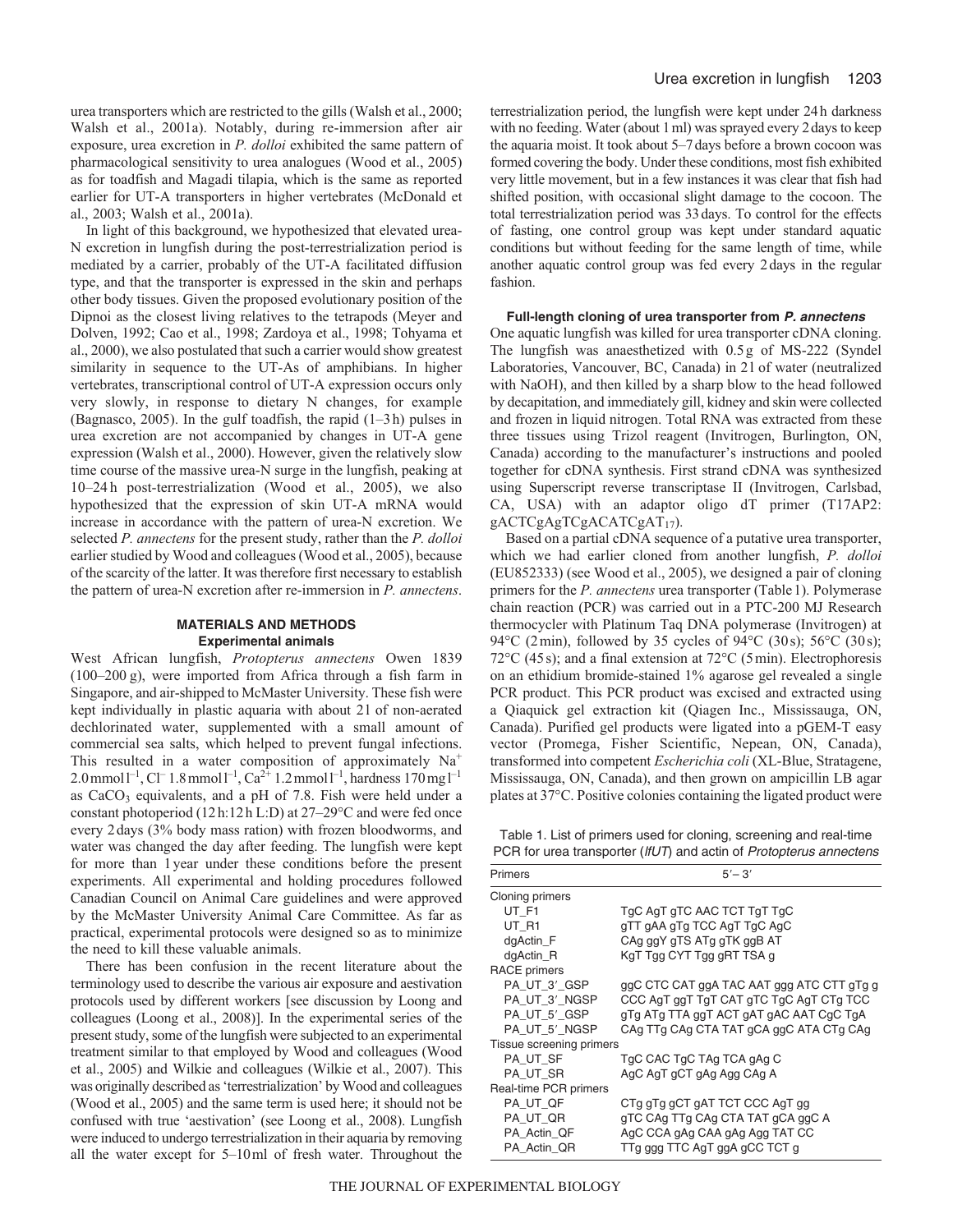### 1204 C. Y. C. Hung and others

inoculated into liquid LB media and grown overnight. Plasmids from the overnight culture were obtained and purified using GeneJet Plasmid Miniprep Kit (Fermentas Canada Inc., Burlington, ON, Canada) and sent for sequencing (ABI 3100 Gene Analyzer, MOBIX lab, McMaster University). A partial sequence (286bp) of the putative *P. annectens* urea transporter was obtained. A partial *actin* sequence was also obtained using degenerate primers (Table1) as described above.

Gene-specific primers (Table1) were then designed to obtain the full-length sequence of the urea transporter by 3' and 5' RACE (Marathon cDNA Amplification Kit, Clontech, Mountainview, CA, USA). Messenger RNA needed for RACE cloning was purified from total RNA using an Oligotex Direct mRNA Mini Kit (Qiagen). The full-length sequence of *P. annectens* urea transporter *lfUT* (lungfish urea transporter) has been deposited in GenBank (accession number: EU716115).

### **Tissue distribution**

Reverse-transcription (RT-) PCR was used to determine the mRNA expression pattern of *lfUT* in various tissues of fasted control and post-terrestrialized lungfish. Three lungfish were used per group.

On day 34, terrestrialized lungfish were moved to a lighted area and returned to aquatic conditions by adding 1l of water. After re-immersion, it was about 45min before the lungfish became active and struggled to break the cocoon to breathe. Therefore, before the lungfish were aroused, the aquaria were placed at an angle so that the nose of the lungfish was not covered by water, thereby preventing drowning. Residual cocoon pieces adhering to the skin of the lungfish were manually removed with a pair of blunt forceps. The lungfish were anaesthetized in neutralized MS-222 and killed within 10min after they were aroused. Tissues were collected (gill, heart, kidney, liver, lung, muscle, dorsal and ventral skin) as described above. The fasted control group of lungfish were similarly killed and dissected on day 34 after 33days of fasting.

Total RNA extraction and cDNA synthesis were done as described above. A DNase I (Invitrogen) digestion step was used  $(1 \text{U}\mu\text{g}^{-1} \text{RNA}$ , 15min at room temperature) to ensure there was no genomic DNA contamination prior to cDNA synthesis. Sense and anti-sense screening primers (Table 1) were used to examine the tissue-specific expression of *lfUT*. *Actin* (the same primer pair as used for real-time PCR; Table 1) was used as a control gene to ensure that the cDNA of individual samples was successfully synthesized. PCR was carried out at 94°C (2min), followed by 30 cycles of 94°C (30s); 58°C (30s); 72 $\rm{°C}$  (45s); and a final extension at 72 $\rm{°C}$  (5min).

#### **Sequence analysis**

Molecular mass calculations and analyses of amino acid sequence and sequence identity with other species were performed using BioEdit (Hall, 1999). Serine, threonine and tyrosine phosphorylation sites were predicted using NetPhos 2.0 Server (Blom et al., 1999). Hydropathy analysis to predict transmembrane domains was done through an online server (http://www.cbs. dtu.dk/services/TMHMM-2.0). Phylogenetic relationships were constructed by sequence alignment using ClustalW software (Thomson et al., 1994), followed by POWER software (Lin et al., 2005) using the neighbour-joining method for tree construction with an evaluation of 1000 bootstrap replicates.

### **Series 1: urea and ammonia excretion rates**

To determine the amount of urea excreted by *P. annectens* under control and post-terrestrialization conditions, we terrestrialized six lungfish as described above, and subjected a second group of six lungfish to 33 days of fasting under standard aquatic conditions. A third group were fed regularly every 48 h; their excretion rates have been reported by Iftikar and colleagues (Iftikar et al., 2008). On day 34, the terrestrialized lungfish were moved to a lighted area and the aquaria were quickly flushed with  $2\times11$  of water to remove any accumulated waste. The lungfish were carefully handled as described above to prevent drowning. Both sets of lungfish were then put in water with a volume equal to  $25\times$  the animals' body mass, together with two air-stones in each aquarium to ensure thorough mixing. Starting at 2 h, and at 2 h intervals throughout the 72 h re-immersion, a 10 ml water sample was withdrawn from each aquarium and stored at –20°C until further analysis. Water was changed at 20, 40 and 60 h. Likewise, water samples were collected from 33 day fasted control fish at the same time intervals, using an identical protocol.

Water urea concentrations were measured by the diacetyl monoxime method (Rahmatullah and Boyde, 1980), and water ammonia concentrations were measured by the indophenol blue method (Verdouw et al., 1978), using freshly prepared urea (Sigma, St Louis, MO, USA) and NH4Cl (Sigma) standards.

#### **Series 2: urea excretion and skin lfUT mRNA quantification**

After determining the pattern of urea flux from post-terrestrialization lungfish in series 1, we subjected another group of five lungfish to terrestrialization for 33days and collected water for urea excretion rate measurement as described above, up to 60h re-immersion. This time, we also collected ventral skin samples. Our skin sampling protocol avoided the need to kill these animals. Approximately  $2mm \times 1mm$  biopsies of ventral skin were taken from all five individual lungfish at 0, 14 and 48h re-immersion to investigate *lfUT* mRNA expression of *P. annectens*. Thus each fish was biopsied 3 times. Fed aquatic control animals (fed regularly at 48h intervals) were similarly biopsied at 24h after feeding. The lungfish were removed from the tank briefly for biopsy, which took about 1–2min to complete and no bleeding was observed following each biopsy. The lungfish were not anaesthetized during the process and they were then kept in water supplemented with  $20\mu\text{g}$ ml<sup>-1</sup> of ampicillin to prevent any bacterial infection. Ventral skin samples collected were placed in Trizol reagent and frozen in liquid nitrogen immediately upon excision. A preliminary test was carried out to ensure that water urea concentration measurements were not affected by the addition of ampicillin.

### **Real-time PCR**

Total RNA was extracted as described above, with the following modifications to increase the yield of RNA: after phenol–chloroform extraction, the upper aqueous phase containing RNA was transferred to a new, RNase-free 1.5ml centrifuge tube and mixed well with 1μl of glycogen (20μgμl –1, molecular biology grade, Fermentas), before isopropanol addition. The mixture was then stored at –80°C overnight, and centrifuged for 1h at 4°C to collect the final RNA pellet. DNase digestion was performed before first-strand cDNA synthesis.

*lfUT* mRNA expression in aquatic, fed control lungfish as well as post-terrestrialization lungfish at 0, 14 and 48h re-immersion was determined by quantitative real-time PCR (qPCR). qPCR primer (Table1) specificity was tested in preliminary experiments to ensure only a single PCR product was obtained with the skin cDNA samples. The PCR product was purified and sequenced to confirm its identity. qPCR analyses of *lfUT* expression were performed on an Mx3000P QPCR System (Stratagene, Cedar Creek, TX, USA).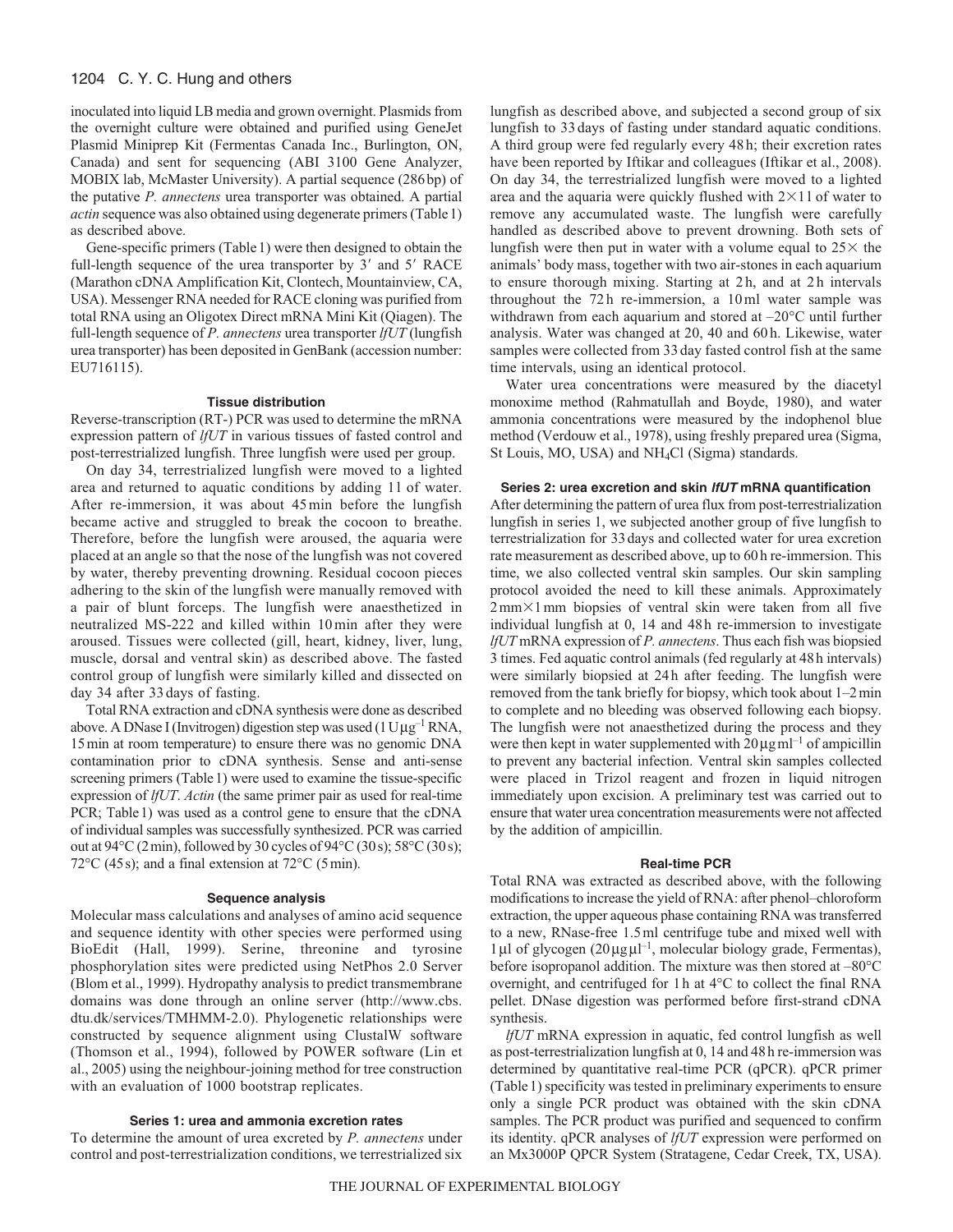Fig. 1. Nucleotide sequence and translated amino acid sequence of the putative Protopterus annectens urea transporter (IfUT). The nucleotide sequence includes both 5'- and 3'-untranslated regions. The stop codon is indicated by an asterisk. A potential N-glycosylation site is underlined. Potential serine (S), threonine (T) and tyrosine (Y) phosphorylation sites are circled. The putative polyadenylation signal sequence (AATAAA) is boxed.

ARC ATT TGA TGT TGA CAG CTT CAT CTT TGT TAG ACT TGA AAG GTG AAG AGT CAT TAT CAG AGC ACC AAC CCA GGG ACT GCA TGC ATG TCT 91  $\mathbf{I}$ GAT CCT GCA TAC AGA ATT TCA GAA CTG ACT GAG GAA CTG AAG TCA CTC ATG GAT CTC CAC AAC AGA GAA AAA CAA AAT GAT AAG AAA<br>
D P A CO R T ENG CGA GTA GGC TGT TGC AGE OF THE E L K Q L M D L M K Q E K 0 M D A K<br>
GAA TCT GTG AAG CCA 33 CTC AGT GGC CTA ATC ATT GCT GGT CTT TTG GTG CAA AAT CGT TGG TGG GCA ATC ACT GGC TGC ATA GGA ACT GCA GTG TCA ACT CTT 451 63 93 L S G L I I I A G L L V Q N R W W A I T G C I G T A V S T L<br>GTT GCATTATTACTC AGC CAAGAC AGATCAGCAATT GCAGCG GGC CTC CAT GGATAC AAT GGG ATC CTT GTG GGC TTACTAATG GCAGTA541 V A LL L S Q D R S A L A A G L H G Y M G I L V G L L M A V<br>TTC TCT GCC ARABCA GGC TGC TCT CCC CAT CTC CCC GTC GTC TCT CTC ACT CCC GTC TCTC AT A T CCC G31<br>F S A K G D W Y W V L I L P V V W S A V C P I L T S G L A 123 TTC TO THE REAL BOAT TO THE REAL PROPERTY OF THE REAL PROPERTY OF THE REAL PROPERTY OF THE REAL PROPERTY OF THE REAL PROPERTY OF THE REAL PROPERTY OF THE REAL PROPERTY OF THE REAL PROPERTY OF THE REAL PROPERTY OF THE REAL 153 183 S I N S K W D L P V F T L P F N T A V C L H I A A T G H F N<br>PATTIC CCA RCA ATT GTC THE CROGGA TIG FOR CAT A CONTROL CHAR CTT PATT AND GTC GTC AGE CONTROL CONTROL OF A BATT<br>ATA CCA GTT GGA GTT GGC CTG GTA TAT GGT TGT GAT R 213 A T PROGRAM CONTRACT ON THE RELEASE OF THE RELEASE OF THE RELEASE OF THE RELEASE OF THE RELEASE OF THE RELEASE OF THE RELEASE OF THE RELEASE OF THE RELEASE OF THE RELEASE OF THE RELEASE OF THE RELEASE OF THE RELEASE OF THE 243 273 303 W G Y N S V L A C I A V G G M F Y A L T W Q T H L L A I A C<br>GCATTT TTC TGC GCT TAC TTG GGAGAG CCT CTAGCACAA ATG ATT OFT TGT GTATT GGATTA CCT TCC TGC ACC TGG CCATTC TGC CTC TCA1171 NET CATALLES AND SALACHER AND MESVE GLPS CTWPP CLS<br>
CATE CATACTER CARGON CONTRACTED AND MESVE GLPS CTYCE CAN CONTRACT CONTRACTED AND SALACHER AND SALACHER AND SALACHER AND SALACHER AND SALACHER AND SALACHER AND SALACHER AN 333 363 393 Y Y M E M K K I K E D C N D I V \*<br>ARA TGA TAT ATC TGA AGT GAT GGT CAA GAG TTC GTA CGA GAT CAG CAA CAT GGG TAG CCT GTG CAA ACT ACA GTA CTA TCG GCT GAT CAG 1441 AR TOT REC THAT AND THAT THE CAT INTO THE GET OF THE CAT CAT THE CAT THE CAT THE CAT AND THE CAT AND A BATT THE CAT IT IN CAT IT IN CAT IT IS A RECORD TO THE CAT IT IS A RECORD TO THE CAT IN THE CAT IN THE CAT IN THE CAT I aaa aaa aaa

Each qPCR reaction (20μl) containing 4μl of DNaseI-treated (Invitrogen) cDNA (1:4 dilution), 4pmol each of forward and reverse primer, 10μl of Platinum SYBR Green qPCR SuperMix-UDG (Invitrogen) and 0.8μl of ROX (1:10 dilution) was performed at 50°C, 2min; 95°C, 2min; followed by 40 cycles of 95°C, 15s; and 60°C, 30s. Melt-curve analysis further verified that only one unique product was produced and gel electrophoresis confirmed the presence of a single band. Two negative controls were included: a non-reverse-transcribed RNA sample which controlled for possible genomic DNA contamination; and a water sample to ensure that primers and all reagents were free of contamination. In this study, *actin* was used as the normalization factor because it displayed consistent expression in aquatic, fed control samples and at all three time points post-terrestrialization. A standard curve was run for each of the genes in this study.

#### **Statistical analyses**

All data are expressed as means  $\pm$  1 s.e.m. ( $N=5-6$ ). Friedman's repeated measures analysis of variance on ranks (for non-normally distributed data) was employed to detect significant variation in urea-N and ammonia-N excretion rates within control (starved for the same period but kept in water throughout) and postterrestrialization lungfish, followed by a Student–Newman–Keuls *post*-*hoc* test to identify specific differences. Student's unpaired two-tailed *t*-test was used to compare overall excretion rates between 33days starved aquatic control and fed aquatic control lungfish. The same test was also used to compare rates in control and post-terrestrialization lungfish at the corresponding time points. Student's two-tailed paired *t-*test with Bonferroni's correction was used to compare *lfUT* mRNA expression among the three re-immersion biopsy times in the same five terrestrialized lungfish, and a parallel unpaired test with Bonferroni's correction was used for comparison of each to the aquatic fed controls. A significance level of *P*<0.05 was used throughout.

#### **RESULTS**

### **Nucleotide sequence, protein sequence and predicted structure**

We have obtained the full-length cDNA sequence of a putative urea transporter of the facilitated diffusion type, *lfUT*, from the

African lungfish *P. annectens*. This is the first urea transporter cloned in full from the Subclass Dipnotetrapodomorpha. The *lfUT* cDNA is 1990bp in length and its open reading frame encodes a 409 amino acid long protein, with a calculated molecular mass of 44,723Da. Several putative phosphorylation sites (18-, 34-, 225-, 277-, 293-serine; 12-, 25-threonine; 6-, 54-, 386-tyrosine), and one N-glycosylation site,  $28\,\text{NITW}^{31}$ , are predicted (Fig. 1). Similar to other known urea transporters, a hydropathy analysis indicated that *lfUT* has nine membrane-spanning helices (Fig. 2), indicating that it is a membrane protein. Comparison of *lfUT* with other urea transporters showed that *lfUT* is of the UT-A type and shares highest amino acid sequence identity with amphibian urea transporters (63.9–67.8%), followed by mammalian and elasmobranch (58.8–62.5%), and then teleost urea transporters (48.1–50.7%; Table2; Figs2 and 3). Extensive cloning efforts using a variety of degenerate primers failed to detect other UT-A or UT-C sequences, although the present *lfUT* sequence was yielded several times by these approaches.

### **Tissue expression in control and post-terrestrialization lungfish**

RT-PCR results revealed that *lfUT* was clearly expressed in a number of tissues, including gill, kidney, liver, muscle, skeletal muscle, dorsal skin and ventral skin but was only weakly expressed in or absent from heart and lung of control (aquatic) *P. annectens*, and after 33days of terrestrialization (Fig.4). There were no marked differences in tissue-specific expression by RT-PCR associated with terrestrialization; note that these animals were killed immediately after return to water.

### **Series 1: urea-N and ammonia-N excretion during re-immersion after terrestrialization**

The rate of urea-N excretion in control *P. annectens*, which had been kept under aquatic conditions and fasted for 33days, averaged 119.6 $\pm$ 2.6 µmol-Nkg<sup>-1</sup> h<sup>-1</sup> (Fig. 5). Urea-N excretion showed a distinct pattern that involved two daily maxima and minima, which, however, did diminish over time. The only significant difference was for 2h *versus* 70h. This was not significantly different from the rate of 129.9 $\pm$ 9.6 µmol-Nkg<sup>-1</sup> h<sup>-1</sup>, integrated over the 48h feeding cycle, in the fed aquatic control animals.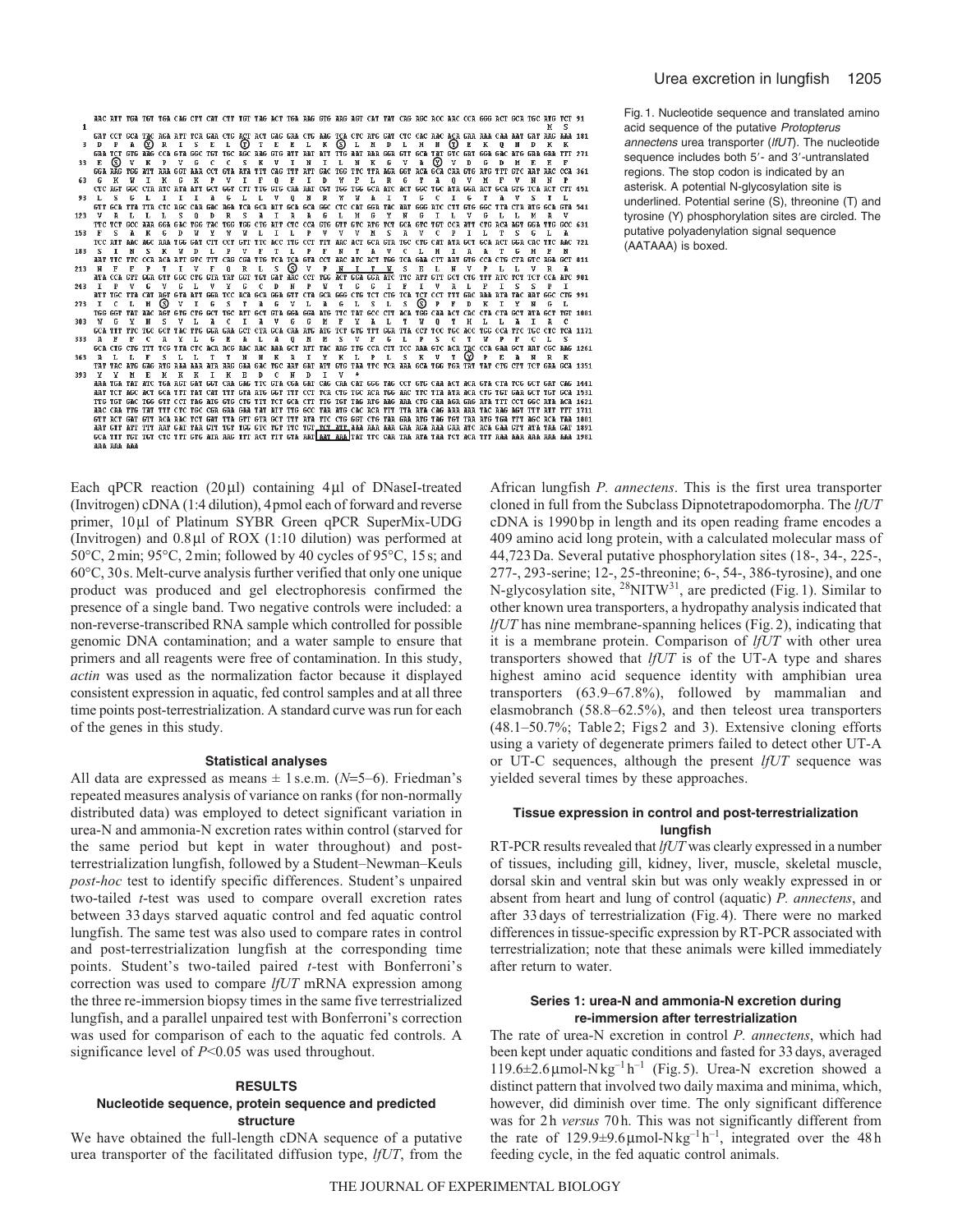

Fig. 2. Amino acid sequence alignment of the putative P. annectens urea transporter (IfUT) with several known urea transporters from other species. Urea transporter sequences are highly conserved across species from different taxa. Identical amino acids are highlighted in black and similar amino acids are shaded. Nine transmembrane (TM) regions were predicted for P. annectens and are underlined. Accession numbers: P. annectens (lungfish, EU716115); Opsanus beta (gulf toadfish, AAD53268); Squalus acanthias (spiny dogfish, AAF66072); Bufo marinus (giant toad, BAE16706); Rana esculenta (edible frog, CAA73322); Homo sapiens (human, CAA65657).

Following re-immersion after 33days of terrestrialization, *P. annectens* exhibited a marked surge in urea-N excretion lasting approximately 3days. The response was slightly delayed, inasmuch as urea-N excretion rates during the first 8h of re-immersion were similar to those of control lungfish. The urea-N excretion rate was significantly higher at 14h  $(2156\pm 834 \,\mu\text{mol-N}\,\text{kg}^{-1}\,\text{h}^{-1})$  when compared with that at 2–8h, and the rates remained significantly elevated up to 56h (Fig.5). The peak excretion rate occurred at 20h  $(5132\pm380 \,\mu\text{mol-Nkg}^{-1} \text{h}^{-1})$  and was significantly higher than the 2-18, 22, 26 and 30h through to 72h post-terrestrialization

| Table 2. Percentage sequence identity (amino acid sequence) of Protopterus annectens IfUT in comparison with other UT-A sequences |  |
|-----------------------------------------------------------------------------------------------------------------------------------|--|
| obtained from GenBank                                                                                                             |  |

| Amphibian                | Giant toad (BAE16706)                      | 67.8% |  |
|--------------------------|--------------------------------------------|-------|--|
|                          | Edible frog (CAA73322)                     | 63.9% |  |
|                          | Spiny dogfish (AAF66072)                   | 62.5% |  |
|                          | Sei whale (BAF46916)                       | 61.6% |  |
|                          | Sperm whale (BAF46918)                     | 61.4% |  |
| Mammals and elasmobranch | Human (CAA65657)                           | 61.2% |  |
|                          | Minke whale (BAF46914)                     | 60.9% |  |
|                          | Banded houndshark (BAC75980)               | 60.7% |  |
|                          | House mouse (AAM21206)                     | 60.4% |  |
|                          | Atlantic stingray (AAM46683)               | 58.8% |  |
| Teleost                  | Eel (BAC53976)                             | 50.7% |  |
|                          | Lake Magadi tilapia (AAG49891)             | 50.0% |  |
|                          | Fugu rubipes (NP_001027896)                | 48.8% |  |
|                          | Gulf toadfish (AF165893)                   | 48.1% |  |
| Prokaryotes              | Yersinia frederiksenii (AAR15107)          | 20.7% |  |
|                          | Actinobacillus pleuropneumoniae (AAD49729) | 14.4% |  |

Sequences are arranged in descending order of similarity.

## 1206 C. Y. C. Hung and others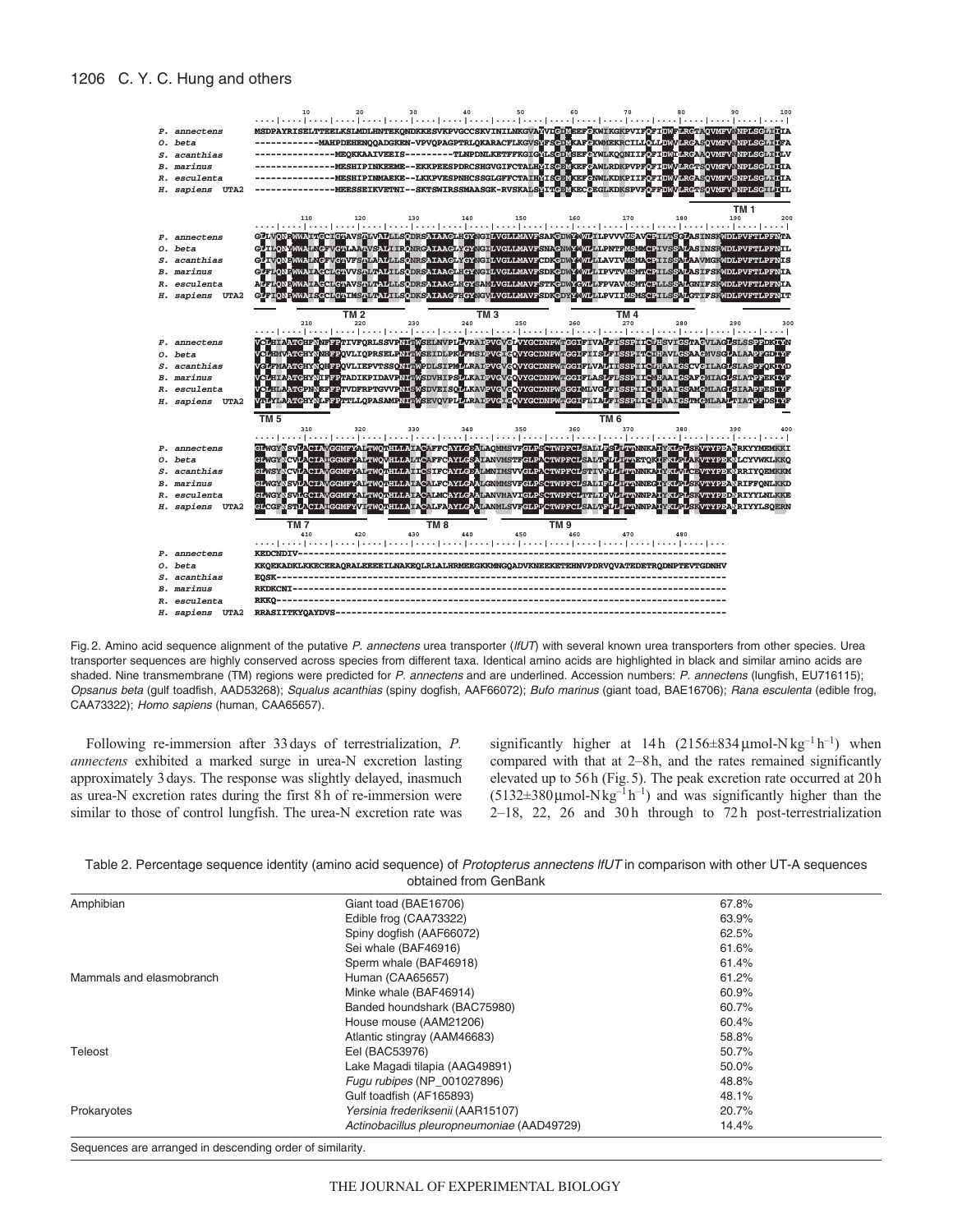

Fig. 3. Phylogenetic tree of urea transporters across taxa. The protein sequences were aligned using ClustalW software, followed by neighbour-joining (NJ) matrix for tree reconstruction and evaluated by means of a bootstrap of 1000 replicates at http://power.nhri.org.tw.

measurements. When compared with control *P. annectens*, urea-N excretion rates of re-immersed *P. annectens* were significantly higher from 10h through to 70h at every corresponding time point (Fig.5). The total 'extra' urea-N excretion over the 3 day period was  $81,070 \,\mu$ mol-Nkg<sup>-1</sup>.

Ammonia-N excretion rates, however, did not show any significant difference between fasted control and postterrestrialization *P. annectens* or significant variation over time (data not shown). The mean ammonia excretion rate of fasted control lungfish was  $48.9\pm4.4\,\mu$ mol-N $\text{kg}^{-1}\text{h}^{-1}$  and that of re-immersed *P*. *annectens* was 58.4±1.0μmol-Nkg–1 h–1, respectively. By way of comparison, fed aquatic lungfish exhibited a significantly higher ammonia-N excretion rate of  $155.2 \pm 11.8 \,\mu$  mol-N kg<sup>-1</sup> h<sup>-1</sup>, integrated over the 48h feeding cycle.

### **Series 2: real-time PCR results**

The only methodological difference in this experiment from series 1 was that the five terrestrialized lungfish were subjected to ventral skin biopsies at 0, 14 and 48h re-immersion. The pattern of urea-N excretion following re-immersion was broadly similar to that in series 1 (Fig. 5), except for a variable elevation at 2h  $(2100\pm1150 \,\mu\text{mol-Nkg}^{-1} \text{h}^{-1}$ , in series 2 fish), although this rate was not significantly higher than that measured at this time in series 1  $(372\pm77 \,\mu\text{mol-Nkg}^{-1} \text{h}^{-1})$ . Urea-N excretion rates at 14–50 h postterrestrialization were significantly higher than those measured at 6–10, 54 and 60h. The total 'extra' urea-N excretion in this series was about 91,000  $\mu$ mol-Nkg<sup>-1</sup> when compared with the total urea excreted by control aquatic lungfish in series 1 (up to 60h).

*lfUT* mRNA expression in the ventral skin of aquatic fed control and re-immersed lungfish of series 2 was normalized to *actin* mRNA expression (which did not change) and the results are presented as a relative ratio of *lfUT* to *actin* mRNA levels (Fig.6). There was no difference in *lfUT/actin* expression between fed control lungfish and 33days terrestrialized lungfish. However, *lfUT/actin* expression was significantly higher (2.55-fold) in 14h re-immersed lungfish skin when compared with that of aquatic, fed controls, and also significantly higher than in fish re-immersed at 0h. At 48h, relative *lfUT/actin* expression declined, so it was no longer significantly different from either the 14 or 0h samples, or from the aquatic controls (Fig. 6).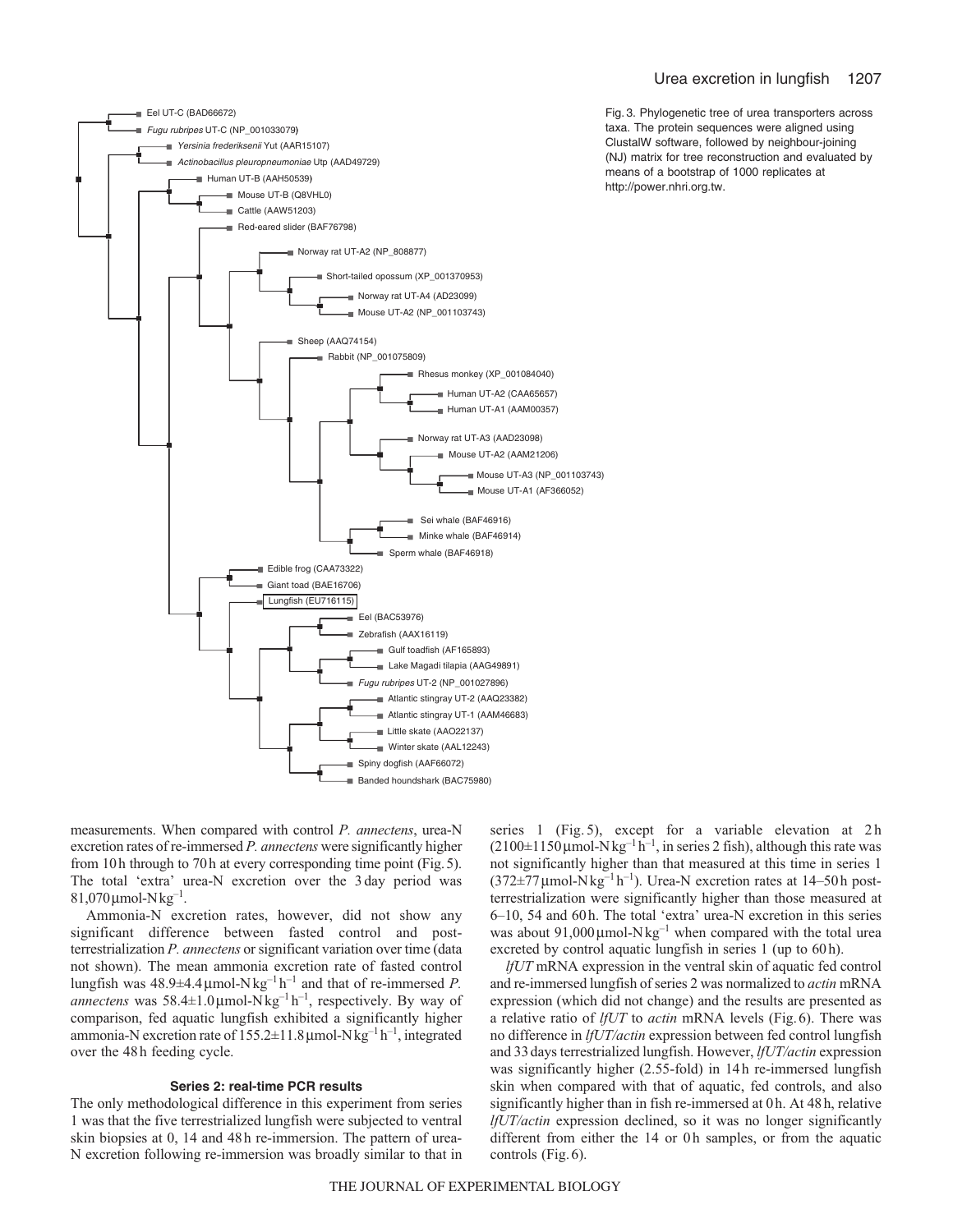

Fig. 4. Expression of the putative lungfish urea transporter gene  $(lfUT)$  in various tissues of aquatic control (C) and postterrestrialization (T) P. annectens. Consistent expression of the urea transporter was detected in gill, kidney, liver, muscle, and dorsal and ventral skin, but it was only weakly expressed or absent in heart and lung of both control and post-terrestrialization P. annectens.

### **DISCUSSION Sequence analysis**

We have obtained the full-length cDNA sequence of a putative membrane-spanning urea transporter, designated *lfUT*, from the lungfish *P. annectens*, representing the first such sequence in the Subclass Dipnotetrapodomorpha. The translated amino acid sequence of *lfUT* exhibits greater than 45% sequence identity with other known urea transporters (Table2), and contains two urea transporter signature domains: <sup>188</sup>WDLPVFTLPFN<sup>198</sup> (known as the LP box) and  $^{244}$ PVGXGXVXGCDNPW<sup>257</sup> (where X indicates conservative substitutions; Fig. 1) (Rousselet et al., 1996; Bagnasco, 2003) but lacks the UT-B signature ALE domain. These findings suggest that this newly identified urea transporter from lungfish is a UT-A. A number of UT-A isoforms or transcripts have been identified in mammals, amphibians and elasmobranchs (see Introduction) (for reviews, see Bagnasco, 2003; Bagnasco, 2005; McDonald et al., 2006). It is possible that lungfish also possess more than one copy of UT-A in their very large genome. Repeated attempts to identify other UT-A as well as UT-C isoforms from the skin of *P. annectens* have proven unsuccessful to date.

Phylogenetic analysis based on amino acid sequences of the urea transporters available in GenBank indicated that *lfUT* is distinctively different from teleost, amphibian, elasmobranch, mammalian and prokaryotic urea transporters. Nevertheless, it is noteworthy that *lfUT* shares the highest homology with the amphibian orthologues, followed by mammals and elasmobranchs, and is only about 50% identical to the teleost UT-As (Table2). The phylogenetic tree (Fig.3) shows that the most primitive urea transporters separated into two groups: UT-C and all other urea transporters, similar to results reported earlier (Mistry et al., 2005). Prokaryotic (*Yersinia frederiksenii* and *Actinobacillus pleuropneumoniae*) transporters then divided from eukaryotic transporters. Eukaryotic urea transporters then branched into two main groups: 'erythrocytic' UT-Bs and 'renal' UT-As. Mammalian UT-As are furthered clustered as one group, separated from amphibian and fish UT-As. Interestingly, *lfUT* is branched out as a unique group, between amphibians and fish (teleosts and elasmobranchs).

The fact that the lungfish *lfUT* is more closely related to the amphibian UT-As is in accordance with reported phylogenetic relationships for other lungfish genes including somatostatin precursors I and II (Trabucchi et al., 1999), myelin DM20 (Tohyama et al., 2000) and urate oxidase (Anderson et al., 2006). In fact, recent evolutionary analyses have hypothesized that lungfish (Subclass Dipnotetrapodomorpha) are phylogenetically the closest relatives to tetrapods (Meyer and Dolven, 1992; Cao et al., 1998; Zardoya et al., 1998; Tohyama et al., 2000), though exact relationships between lungfish, coelocanths and tetrapods remain unclear (Takezaki et al., 2004; Friedman et al., 2007). Furthermore, the environmental circumstances of amphibians and lungfish (amphibious life style, frequent danger of dehydration, ability to aestivate) are similar. Therefore, it is possible that regulatory mechanisms (e.g. transcriptional, translational or post-translational modification, hormonal controls) of lungfish *lfUT* may also be more similar to those of amphibians than fish.

In teleost fish, gene expression of UT-A appears to be restricted to the gills (Walsh et al., 2000; Walsh et al., 2001a; Mistry et al., 2001), but in the amphibian *Bufo marinus*, UT-A is expressed in many tissues, including kidney, urinary bladder, intestine, brain, lung, spleen and testis (Konno et al., 2006). *P. annectens* also exhibits a broad distribution pattern, although the sites of expression are somewhat different from those in amphibians: *lfUT* is expressed not only in the skin but also in both gill and kidney, as well as in the liver and muscle (Fig.4). This discrepancy in urea transporter expression probably indicates different major sites of urea excretion in amphibians *versus* lungfish. The absence of urea transporter expression in the skin of teleosts and amphibians but its presence in the lungfish signifies the importance of the skin as a major site for facilitated urea excretion in the lungfish.

### **Urea-N and ammonia-N fluxes during re-immersion after terrestrialization**

When kept in water under normal fed conditions, *P. annectens* is ammoniotelic with >50% of nitrogenous waste excreted as ammonia-N (Loong et al., 2008; Iftikar et al., 2008). It is interesting therefore that the 33day fasted control animals of the present study were actually ureotelic, excreting about 71% urea-N (119.6±2.6μmol urea-Nkg–1 h–1 *versus* 48.9±4.4μmol ammonia- $Nkg^{-1}h^{-1}$ ). Notably, however, this apparent 'switch' to ureotelism was not due to an elevation in urea-N excretion, which remained unchanged relative to fed control rates (129.9 $\pm$ 9.6 µmol-N kg<sup>-1</sup> h<sup>-1</sup>), but rather was due to a reduction in ammonia-N excretion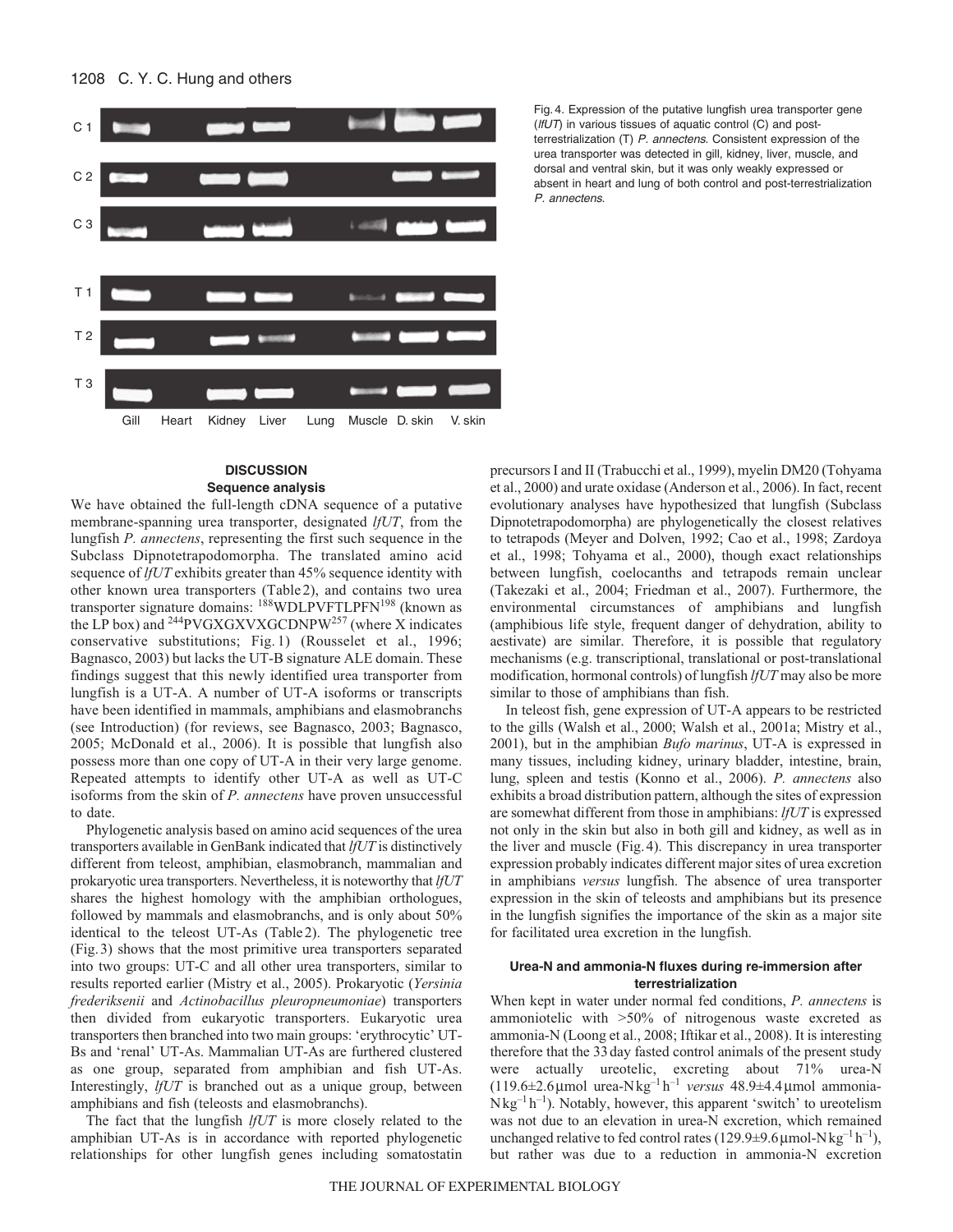

Fig. 5. Rates of urea-N excretion in P. annectens during re-immersion following 33 days of terrestrialization and in control (aquatic) lungfish following 33 days of fasting. Means and 1 s.e.m.  $(N=6)$  are shown for the control series and for the data of Series 1; asterisk indicates that the urea-N excretion rate in these post-terrestrialization animals was significantly different from the urea-N excretion rate in control (aquatic) animals at the respective time point (P<0.05). Means only (N=5) are shown for the data of Series 2, s.e.m. values have been omitted for clarity. Arrows indicate the times of biopsies in Series 2. Within treatment groups, multiple comparison testing revealed that in the control group only the 2 and 70 h points were significantly different (P<0.05). Within the post-terrestrialization group of Series 1, urea-N excretion was significantly higher at 14 h than at 2–8 h, and the rates remained significantly elevated up to 56 h. The peak excretion rate occurred at 20 h and was significantly higher than the 2–18, 22, 26 and 30 h through to 72 h post-terrestrialization measurements. Within the post-terrestrialization group of Series 2, urea-N excretion rates at 14–50 h post-terrestrialization were significantly higher than means at 6-10, 54 and 60 h  $(P<0.05)$ .

significantly below fed control rates  $(155.2 \pm 11.8 \,\mu\text{mol-Nkg}^{-1} \text{h}^{-1})$ . Loong and colleagues (Loong et al., 2008) noted a similar change, with ~57% urea-N excretion in *P. annectens* during a comparable fasting protocol*.* Thus the ratio between urea-N and ammonia-N excretion is very sensitive to feeding and fasting states in aquatic lungfish. Indeed the balance may also shift towards ureotelism during the digestion of a large meal (Lim et al., 2004; Iftikar et al., 2008). However, during prolonged aestivation or terrestrialization (when fasting also occurs), it is now clearly established that urea-N, and not the more toxic ammonia-N, progressively accumulates in the body tissues (see Introduction for references). Upon return to water, this accumulated urea-N burden is excreted.

The present N excretion data following re-immersion in terrestrialized *P. annectens*, showing a large but delayed and prolonged increase in urea-N efflux (Fig.5) with only minor changes in ammonia-N efflux, are very similar to those reported earlier in the congeneric *P. dolloi* (Wood et al., 2005). In the present study, these measurements were continued for a much longer duration, showing that while the urea-N excretion surge reached its peak in the first 24h, it did not fully attenuate until about 70h postterrestrialization (Fig.5). Furthermore, the generally similar pattern between series 2 (where the fish were biopsied) and series 1 (where they were left undisturbed) suggests that the urea-N excretion mechanism was not greatly perturbed by handling (Fig.5). It is possible that the initial transient elevation in urea-N excretion in series 2 could have resulted from disturbance, but the rates at this time were not significantly greater than those in series 1 (Fig.5) and, furthermore, a similar transient initial rise was seen in undisturbed *P. dolloi* immediately after re-immersion (Wood et al., 2005). It seems likely that similar mechanisms are at play in the two species, and that the slow, prolonged surge represents increased activity of a UT-A facilitated diffusion urea transport system, mainly in the skin, as argued below.

The magnitude of the 'excess' urea-N excretion in both series was remarkable (~81,000–91,000 $\mu$ mol urea-Nkg<sup>-1</sup>), in accordance with the early data of Smith (Smith, 1930) and Janssens (Janssens, 1964) on post-aestivation *P. aethiopicus.* This value is in line with plasma and tissue urea-N concentrations (50,000–200,000μmol  $u$ rea-Nkg<sup>-1</sup>) measured after comparable air exposure treatments in both *P. dolloi* (Chew et al., 2004; Wood et al., 2005; Wilkie et al., 2007) and *P. annectens* (Loong et al., 2008). The tests of Wood and colleagues (Wood et al., 2005) on *P. dolloi* indicated that simple diffusion or kidney excretion could explain only a small fraction of



Fig. 6. Relative expression levels of the urea transporter gene (IfUT; relative to actin), in ventral skin of aquatic, fed control P. annectens and during reimmersion following 33 days of aestivation. Relative expression of IfUT/actin at 14 h following re-immersion was significantly higher than in aquatic fed control animals and in terrestrialized animals 0 h after re-immersion (P<0.05). At 48 h, expression was not significantly different from any other conditions. Values are means and s.e.m. (N=5).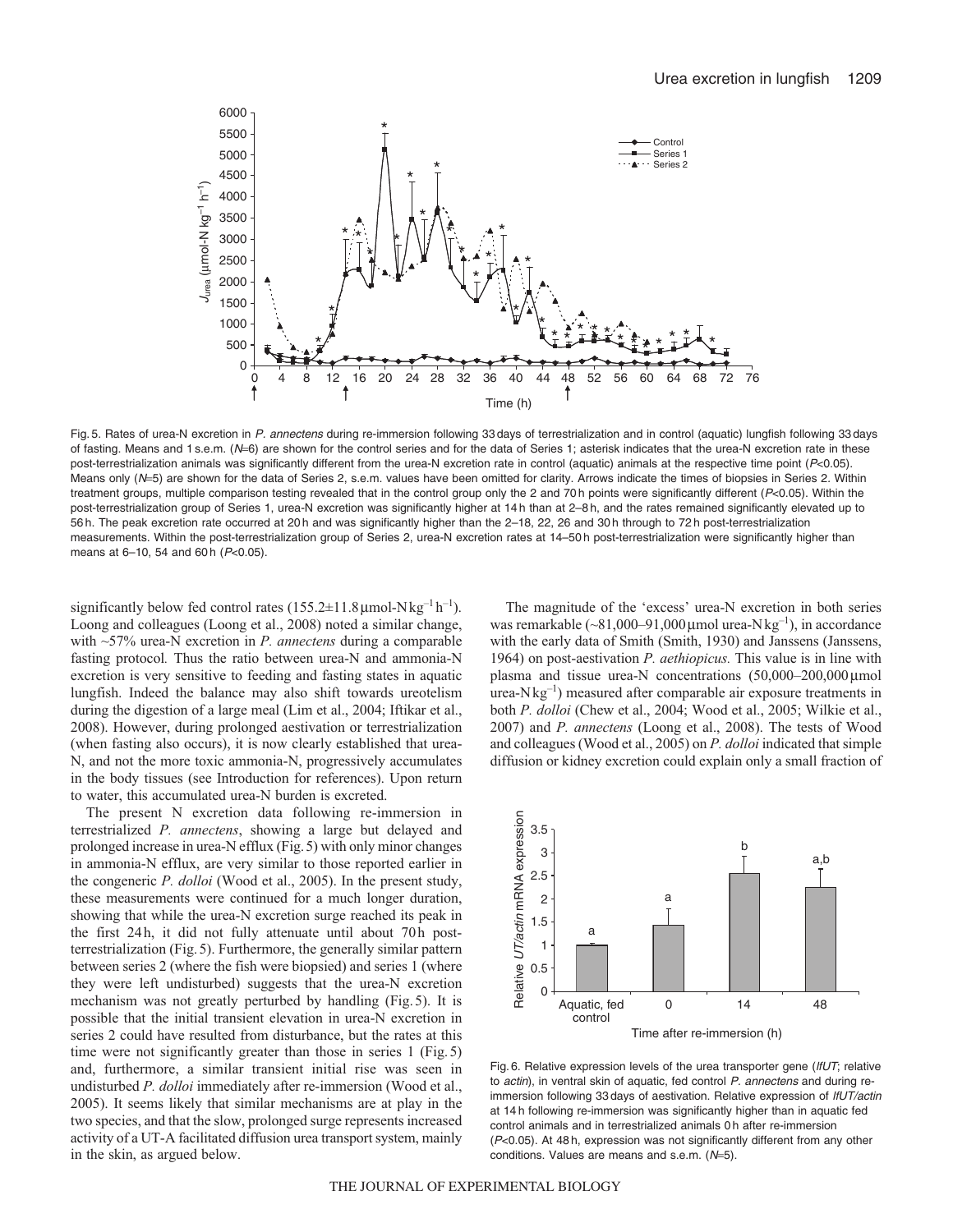### 1210 C. Y. C. Hung and others

this. Inasmuch as the majority (72%) of this high urea-N efflux occurred through the posterior 85% of the body, did not occur through the kidney, and occurred in concert with a greatly elevated excretion of two urea analogues but not the paracellular permeability marker PEG-4000, the evidence pointed to increased activity of a specific urea transporter in the skin (Wood et al., 2005). The measured analogue permeability order of urea>thiourea>acetamide was typical of UT-A type facilitated diffusion transporters in the gills of ureotelic teleosts (McDonald et al., 2000; Walsh et al., 2001a) and mammalian kidney (Chou and Knepper, 1989). The present study provides further evidence for this idea, inasmuch as *lfUT* was expressed in the skin, and exhibited a significant increase in mRNA expression level (Fig.6) at the time of peak urea-N excretion (Fig.5).

### **The role of lfUT in increased urea excretion**

Although modest, the 2.55-fold increase in *lfUT* expression in lungfish skin at 14h post-terrestrialization (Fig.6) coincident with the surge of urea-N excretion (Fig. 5) was in accordance with our original hypothesis, and very different from the situation in teleost fish (McDonald et al., 2006). This difference may reflect the different time course of the response, which is slow enough to allow increased mRNA and protein synthesis in the lungfish. In mammals, transcriptional activation of UT-A is generally slow, and associated with the action of antidiuretic hormone (ADH), glucocorticoids and cAMP on promoter regions (Bagnasco, 2003; Bagnasco, 2005). Transcriptional activating mechanisms for UT-A expression are unknown in lungfish, but in amphibians the ADH analogue arginine vasotocin appears to be involved (Uchiyama, 1994; Konno et al., 2006). In toadfish, the expression of the branchial *tUT* mRNA transcript is constant, and not correlated with the rapid, short-lasting (1–3h) pattern of pulsatile urea-N excretion across the gills (Walsh et al., 2000). McDonald and colleagues (McDonald et al., 2006) have reviewed the evidence that both a decline in circulating cortisol (as a permissive agent) and the release of serotonin (5-HT, as a neuroendocrine activating agent) may quickly turn on the toadfish gill *tUT* at the time of a urea-N pulse, probably by post-translational mechanisms. In the Magadi tilapia, the gill *mtUT* appears to be continually turned on, to deal with the very high rates of continuous urea-N excretion required by these 100% ureotelic teleosts (Walsh et al., 2001a). However, similar to the response in lungfish skin, modest transcriptional activation  $(\sim 2$ -fold) of UT-As has been seen in the kidney and urinary bladder of the marine toad *Bufo marinus* (Konno et al., 2006), and in the kidney of the red-eared slider turtle *Trachemys scripta elegans* (Uchiyama et al., 2009) exposed to dehydrating conditions for 7days. These slow increases in UT mRNA expression in the toad and the turtle were associated with the accumulation of urea in urinary bladders, while in lungfish urea was excreted across the skin (Wood et al., 2005).

In the present study there was no difference in *lfUT* expression (Fig. 6) between fed control lungfish and 33 days terrestrialized lungfish at 0 h (i.e. immediately after return to water) despite the fact that terrestrialized lungfish are known to have 4- to 11-fold greater plasma urea concentrations at this time (Wood et al., 2005; Wilkie et al., 2007; Loong et al., 2008). Furthermore, there was no elevation in urea-N excretion at this time or for the next 8 h (Fig. 5). This suggests that despite the large gradient, the availability of functional *lfUT* carrier proteins was initially limiting upon return to water for the flux of this poorly diffusible molecule, perhaps due to the general metabolic depression occurring during terrestrialization (Staples et al., 2008). Indeed it took at least 14 h for urea-N excretion to reach a peak (Fig. 5), and the modest increase in *lfUT* mRNA expression at this time (Fig. 6) was sufficient to facilitate an enormous amount of urea-N excretion. *lfUT* mRNA expression was no longer significantly elevated at 48 h (Fig. 6). Our interpretation is that, by this time, the functional UT protein level was probably sufficient for the remaining urea to be excreted without having to make more *lfUT* transcripts, and as accumulated urea was excreted and the gradient fell, the rate of excretion similarly fell through to 70 h (Fig. 5). However, it certainly remains possible that post-translational mechanisms acting at the *lfUT* protein level may also have been involved. In future experiments, it will be of interest to investigate the signalling mechanisms for these events.

Although RT-PCR is only a semi-quantitative technique, the absence of marked changes in *lfUT* expression in the various tissues immediately after terrestrialization (Fig. 3) is notable, and in accordance with the more sensitive real-time PCR results for the skin at 0h (Fig.6). In future studies, it will be of interest to use realtime PCR to evaluate whether *lfUT* expression increases later during re-immersion in other tissues as it does in the skin (e.g. at 14h), coincident with greatly elevated urea-N excretion at this time.

In summary, in accordance with our original hypotheses (see Introduction) we have cloned a cDNA encoding UT-A in lungfish *P. annectens* (*lfUT*), shown that it bears greatest sequence similarity to the UT-As of amphibians, and demonstrated that the expression of *lfUT* in the skin is correlated with the greatly elevated rate of urea-N excretion during re-immersion after a prolonged period of terrestrialization in air.

Funded by an NSERC (Canada) Discovery Grant to C.M.W., who is supported by the Canada Research Chair Program. We thank Linda Diao, Monika Patel and Fathima Iftikar for their help with lungfish care, Sunita Nadella, Tommy Tsui and Tania Ng for other assistance, and two anonymous reviewers for constructive comments.

#### **REFERENCES**

- **Anderson, Ø., Aas, T. S., Skugor, S., Takle, H., van Nes, S., Grisdale-Helland, B., Helland, S. J. and Terjesen, B. F.** (2006). Purine-induced expression of urate oxidase and enzyme activity in Atlantic salmon (Salmo salar): cloning of urate oxidase liver cDNA from three teleost species and the African lungfish Protopterus annectens. FEBS J. **273**, 2839-2850.
- **Bagnasco, S. M.** (2003). Gene structure of urea transporters. Am. J. Physiol. Renal Physiol. **284**, F3-F10.
- **Bagnasco, S. M.** (2005). Role and regulation of urea transporters. Pflugers Arch. **450**, 217-226.
- **Blom, N., Gammeltoft, S. and Brunak, S.** (1999). Sequence- and structure-based prediction of eukaryotic protein phosphorylation sites. J. Mol. Biol. **294**, 1351-1362.
- **Cao, Y., Waddell, P. J., Okada, N. and Hasegawa, M.** (1998). The complete mitochondrial DNA sequence of the shark Mustelus manazo: evaluating rooting contradictions to living bony vertebrates. Mol. Biol. Evol. **15**, 1637-1646.
- **Chew, S. F., Ong, T. F., Ho, L., Tam, W. L., Loong, A. M., Hiong, K. C., Wong, W. P. and Ip, Y. K.** (2003). Urea synthesis in the African lungfish Protopterus dolloi: hepatic carbamoyl phosphate synthetase III and glutamine synthetase are upregulated by 6 days of aerial exposure. J. Exp. Biol. **206**, 3615-3624.
- **Chew, S. F., Chan, N. K. Y., Loong, A. M., Hiong, K. C., Tam, W. L. and Ip, Y. K.** (2004). Nitrogen metabolism in the African lungfish (Protopterus dolloi) aestivating in a mucus cocoon on land. J. Exp. Biol. **207**, 777-786.
- **Chou, C. L. and Knepper, M. A.** (1989). Inhibition of urea transport in inner medulllary collecting duct by phloretin and urea analogues. Am. J. Physiol. **257**, F359-F365.
- **Couriaud, C., Leroy, C., Simon, M., Silberstein, C., Bailly, P., Ripoche, P. and Rousselet, G.** (1999). Molecular and functional characterization of an amphibian urea transporter. Biochim. Biophys. Acta **1421**, 347-352.
- **DeLaney, R. G., Lahiri, S. and Fishman, A. P.** (1974). Aestivation of the African lungfish Protopterus aethiopicus: cardiovascular and respiratory functions. J. Exp. Biol. **61**, 111-128.
- **Fenton, R. A., Howorth, A., Cooper, G. J., Meccariello, R., Morris, I. D. and Smith, C. P.** (2000). Molecular characterization of a novel UT-A urea transporter isoform (UT-A5) in testis. Am. J. Physiol. Cell Physiol. **279**, C1425-C1431.
- **Friedman, M., Coates, M. I. and Anderson, P.** (2007). First discovery of a primitive coelacanth fin fills a major gap in the evolution of lobed fins and limbs. Evol. Dev. **9**, 329-337.
- **Gilmour, K. M., Perry, S. F., Wood, C. M., Henry, R. P., Laurent, P., Pärt, P. and Walsh, P. J.** (1998). Nitrogen excretion and the cardiorespiratory physiology of the gulf toadfish, Opsanus beta. Physiol. Zool. **71**, 492-505.
- **Graham, J. B.** (1997). Air-Breathing Fishes: Evolution, Diversity and Adaptation, 299pp. San Diego, CA: Academic Press.
- Hall, T. A. (1999). BioEdit: a user-friendly biological sequence alignment editor and analysis program for Windows 95/98/NT. Nucleic Acids Symp. Ser. **41**, 95-98.